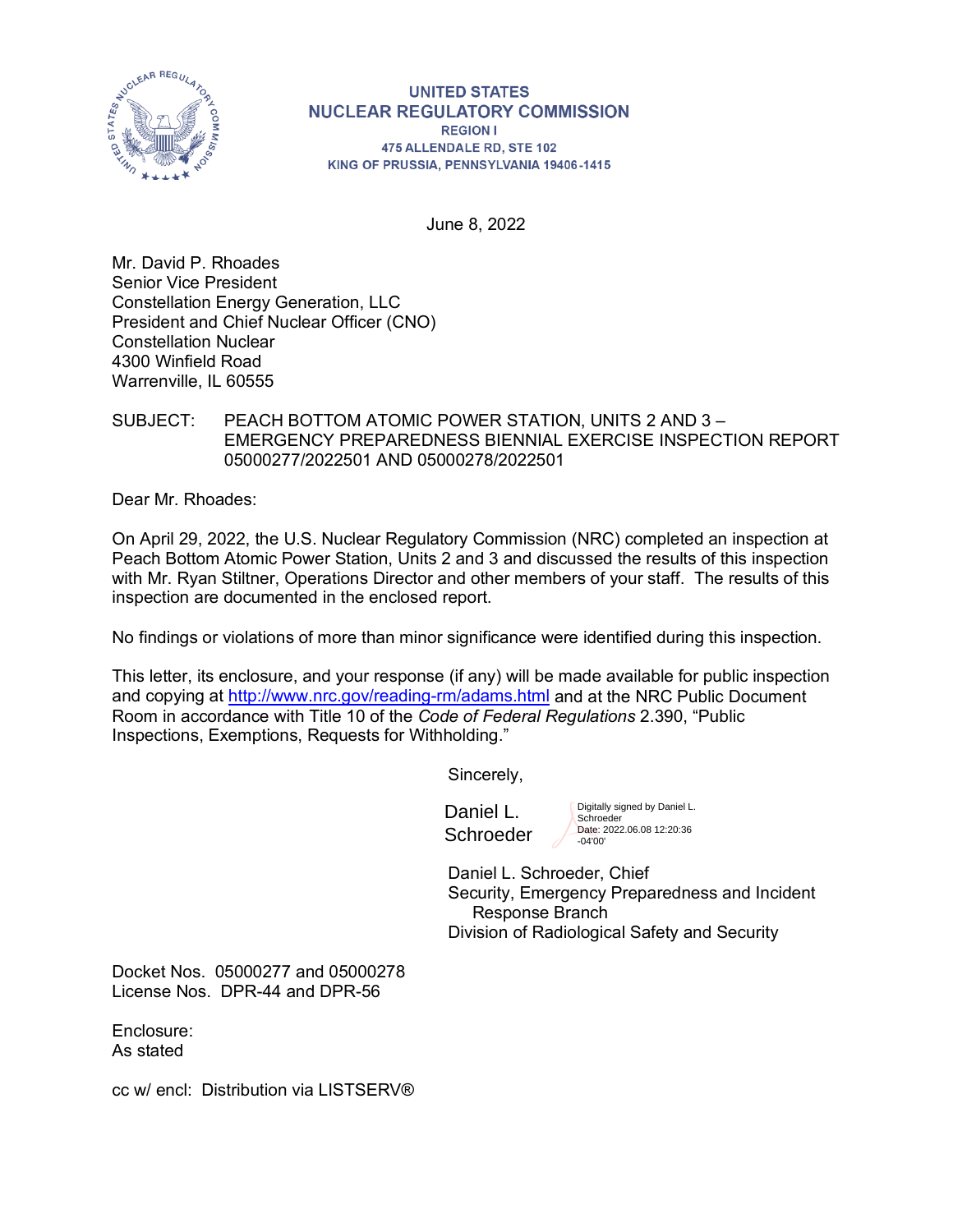#### SUBJECT: PEACH BOTTOM ATOMIC POWER STATION, UNITS 2 AND 3 – EMERGENCY PREPAREDNESS BIENNIAL EXERCISE INSPECTION REPORT 05000277/2022501 AND 05000278/2022501 DATED JUNE 8, 2022

#### **DISTRIBUTION:**

JGreives, DORS LCasey, DORS EGarcia, DORS SRutenkroger, DORS, SRI PBoguszewski, DORS, RI SSchmitt, DORS, AA ROrlikowski, RI OEDO RidsNrrPMPeachBottom Resource RidsNrrDorlLpl1 Resource

DOCUMENT NAME: https://usnrc.sharepoint.com/teams/RI.DRS.PSB.EP/Shared Documents/EP Inspections/EP Inspection Reports/Peach Bottom/Peach Bottom EP EX IR 2022-501.docx

## **ADAMS ACCESSION NUMBER: ML22159A231**

| v           | <b>SUNSI Review</b> | Non-Sensitive<br>Sensitive |                   | ν | <b>Publicly Available</b><br>Non-Publicly Available |  |
|-------------|---------------------|----------------------------|-------------------|---|-----------------------------------------------------|--|
|             | OFFICE RI/DRSS      | RI/DORS                    | RI/DRSS           |   |                                                     |  |
| <b>NAME</b> | JAmbrosini          | <b>JGreives</b>            | <b>DSchroeder</b> |   |                                                     |  |
| <b>DATE</b> | 06/01/2022          | 06/08/2022                 | 05/26/2022        |   |                                                     |  |

OFFICIAL RECORD COPY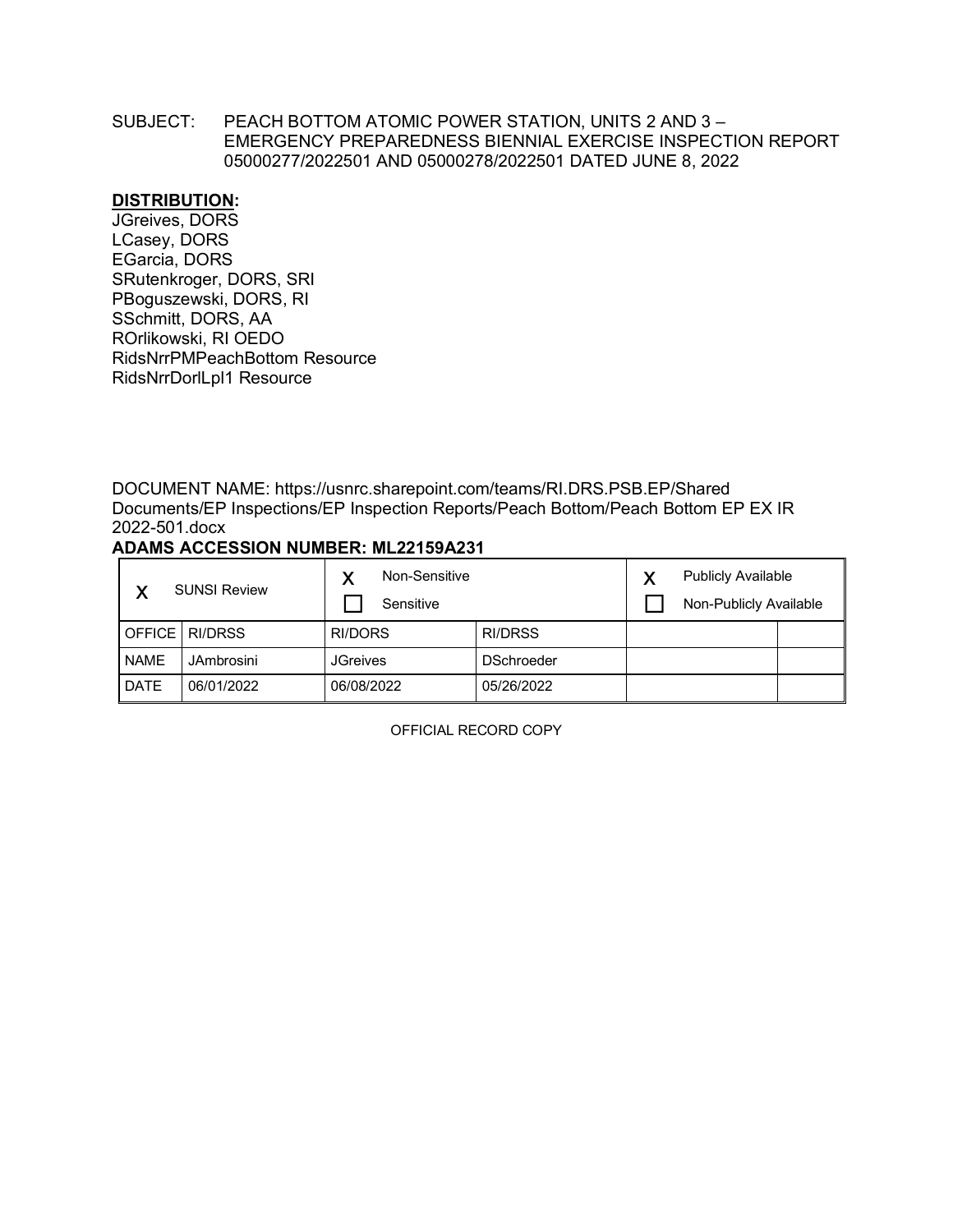## **U.S. NUCLEAR REGULATORY COMMISSION Inspection Report**

| Docket Numbers:                        | 05000277 and 05000278                                                                                                                                                          |
|----------------------------------------|--------------------------------------------------------------------------------------------------------------------------------------------------------------------------------|
| License Numbers:                       | DPR-44 and DPR-56                                                                                                                                                              |
| Report Numbers:                        | 05000277/2022501 and 05000278/2022501                                                                                                                                          |
| Enterprise Identifier: I-2022-501-0002 |                                                                                                                                                                                |
| Licensee:                              | <b>Constellation Energy Generation, LLC</b>                                                                                                                                    |
| Facility:                              | Peach Bottom Atomic Power Station, Units 2 and 3                                                                                                                               |
| Location:                              | Delta, PA                                                                                                                                                                      |
| <b>Inspection Dates:</b>               | April 25, 2022 to April 29, 2022                                                                                                                                               |
| Inspectors:                            | J. Ambrosini, Senior Emergency Preparedness Inspector<br>C. Crisden, Allegations/Enforcement Specialist<br>E. Garcia, Reactor Engineer<br>J. Schoppy, Senior Reactor Inspector |
| Approved By:                           | Daniel L. Schroeder, Chief<br>Security, Emergency Preparedness and Incident Response Branch<br>Division of Radiological Safety and Security                                    |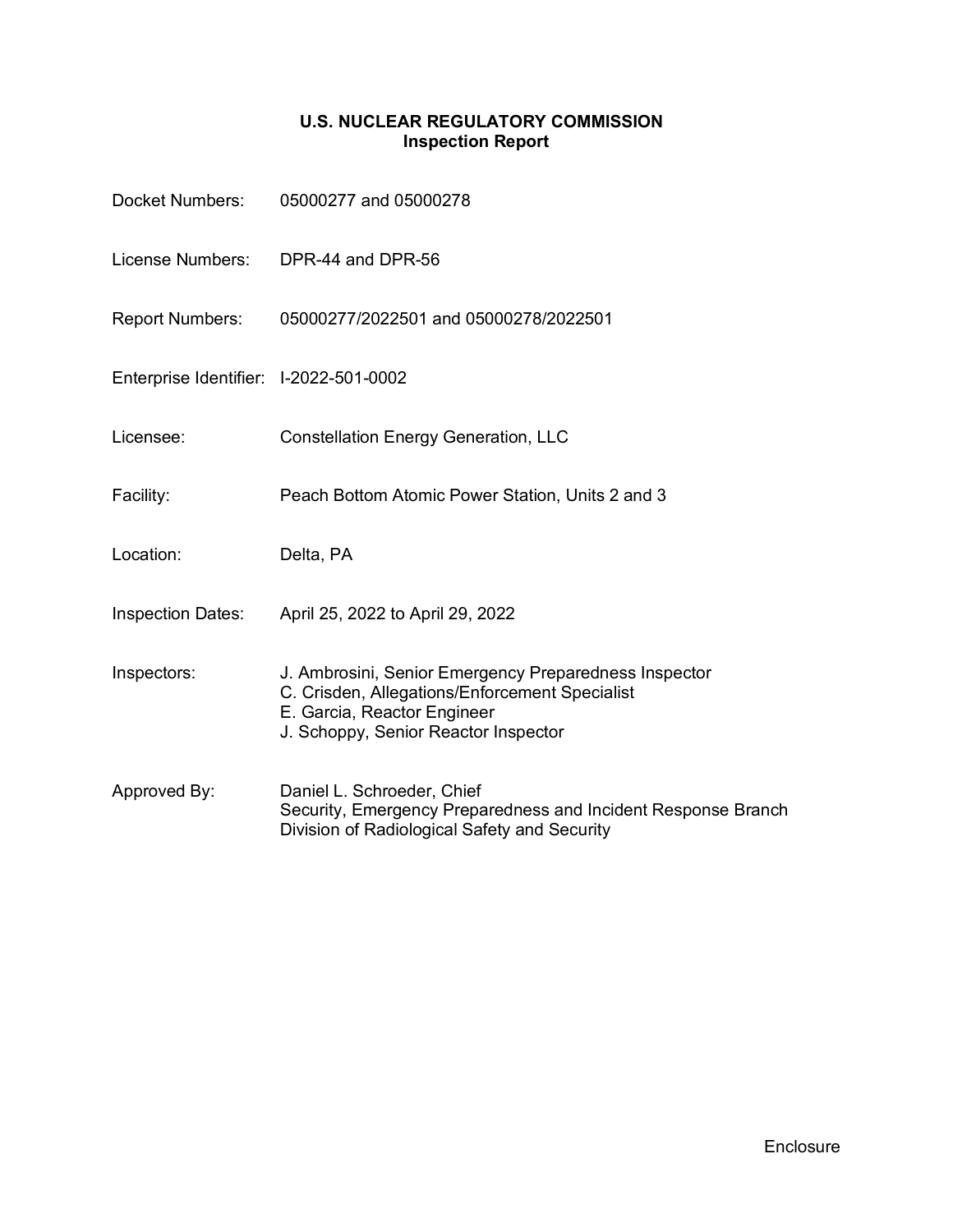## **SUMMARY**

The U.S. Nuclear Regulatory Commission (NRC) continued monitoring the licensee's performance by conducting an emergency preparedness biennial exercise inspection at Peach Bottom Atomic Power Station, Units 2 and 3, in accordance with the Reactor Oversight Process. The Reactor Oversight Process is the NRC's program for overseeing the safe operation of commercial nuclear power reactors. Refer to <https://www.nrc.gov/reactors/operating/oversight.html> for more information.

## **List of Findings and Violations**

No findings or violations of more than minor significance were identified.

## **Additional Tracking Items**

None.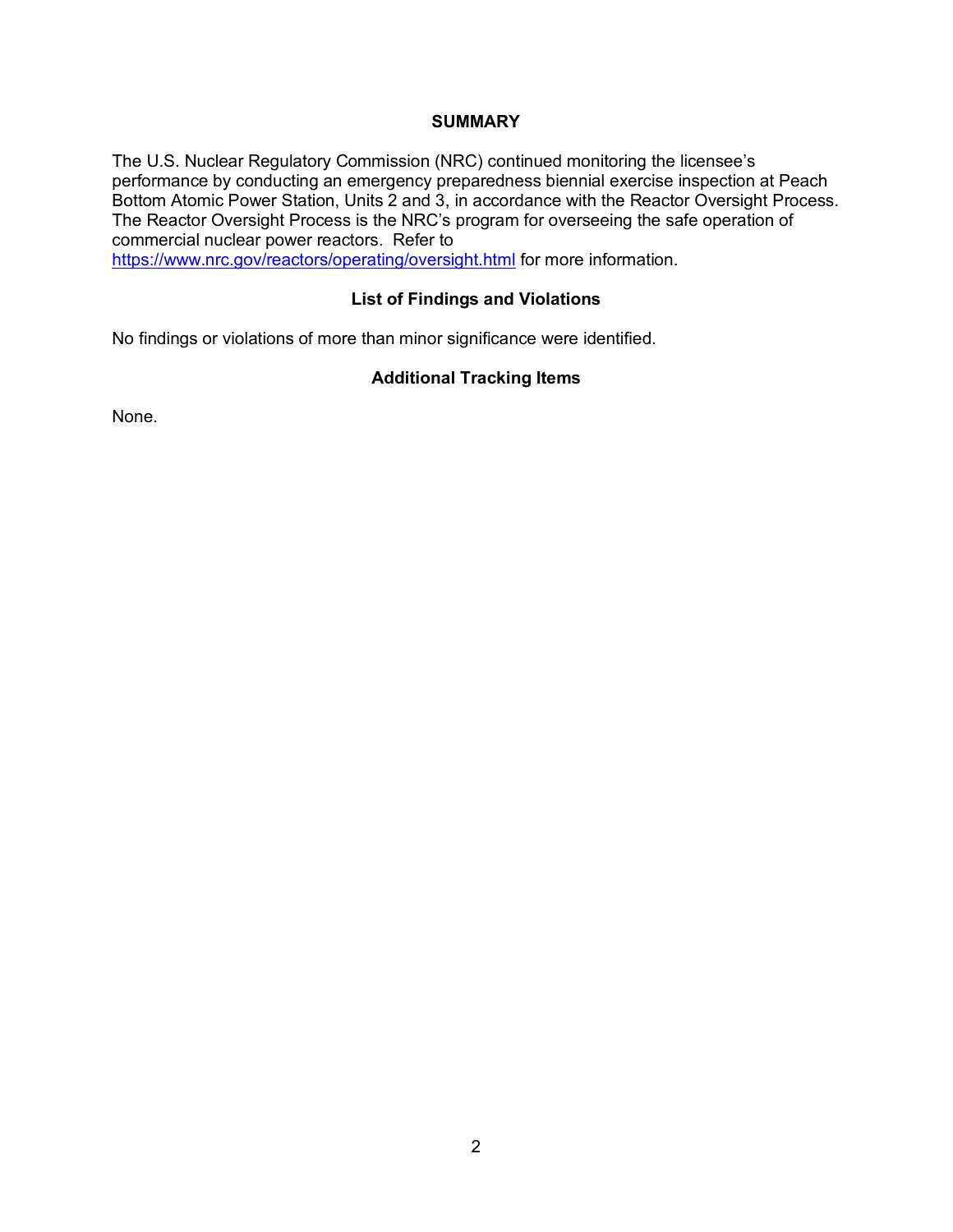# **INSPECTION SCOPES**

Inspections were conducted using the appropriate portions of the inspection procedures (IPs) in effect at the beginning of the inspection unless otherwise noted. Currently approved IPs with their attached revision histories are located on the public website at [http://www.nrc.gov/reading](http://www.nrc.gov/reading-rm/doc-collections/insp-manual/inspection-procedure/index.html)[rm/doc-collections/insp-manual/inspection-procedure/index.html.](http://www.nrc.gov/reading-rm/doc-collections/insp-manual/inspection-procedure/index.html) Samples were declared complete when the IP requirements most appropriate to the inspection activity were met consistent with Inspection Manual Chapter (IMC) 2515, "Light-Water Reactor Inspection Program - Operations Phase." The inspectors reviewed selected procedures and records, observed activities, and interviewed personnel to assess licensee performance and compliance with Commission rules and regulations, license conditions, site procedures, and standards.

# **REACTOR SAFETY**

# 71114.01 - Exercise Evaluation

## Inspection Review (IP Section 02.01–02.11) (1 Sample)

(1) The inspectors evaluated the biennial emergency plan exercise. The exercise scenario simulated a fire in the 'B' residual heat removal system, an unisolable steam leak in the drywell, a containment penetration failure, and a loss of reactor vessel water level instrumentation on April 26, 2022.

## 71114.04 - Emergency Action Level and Emergency Plan Changes

## Inspection Review (IP Section 02.01–02.03) (1 Sample)

- (1) The inspectors evaluated the following submitted Emergency Action Level and Emergency Plan changes on April 28, 2022:
	- Evaluation 21-42, EP-AA-1007, Add 3, Emergency Action Levels for Peach Bottom Atomic Power Station, Revision 10
	- Evaluation 21-49, EP-AA-1102, ERO Fundamentals, Revision 19
	- Evaluation 21-69, EP-AA-1007, Add 3, Emergency Action Levels for Peach Bottom Atomic Power Station, Revision 11

This evaluation does not constitute NRC approval.

#### 71114.08 - Exercise Evaluation - Scenario Review

#### Inspection Review (IP Section 02.01–02.04) (1 Sample)

(1) The inspectors reviewed and evaluated the proposed scenario for biennial emergency plan exercise on March 16, 2022.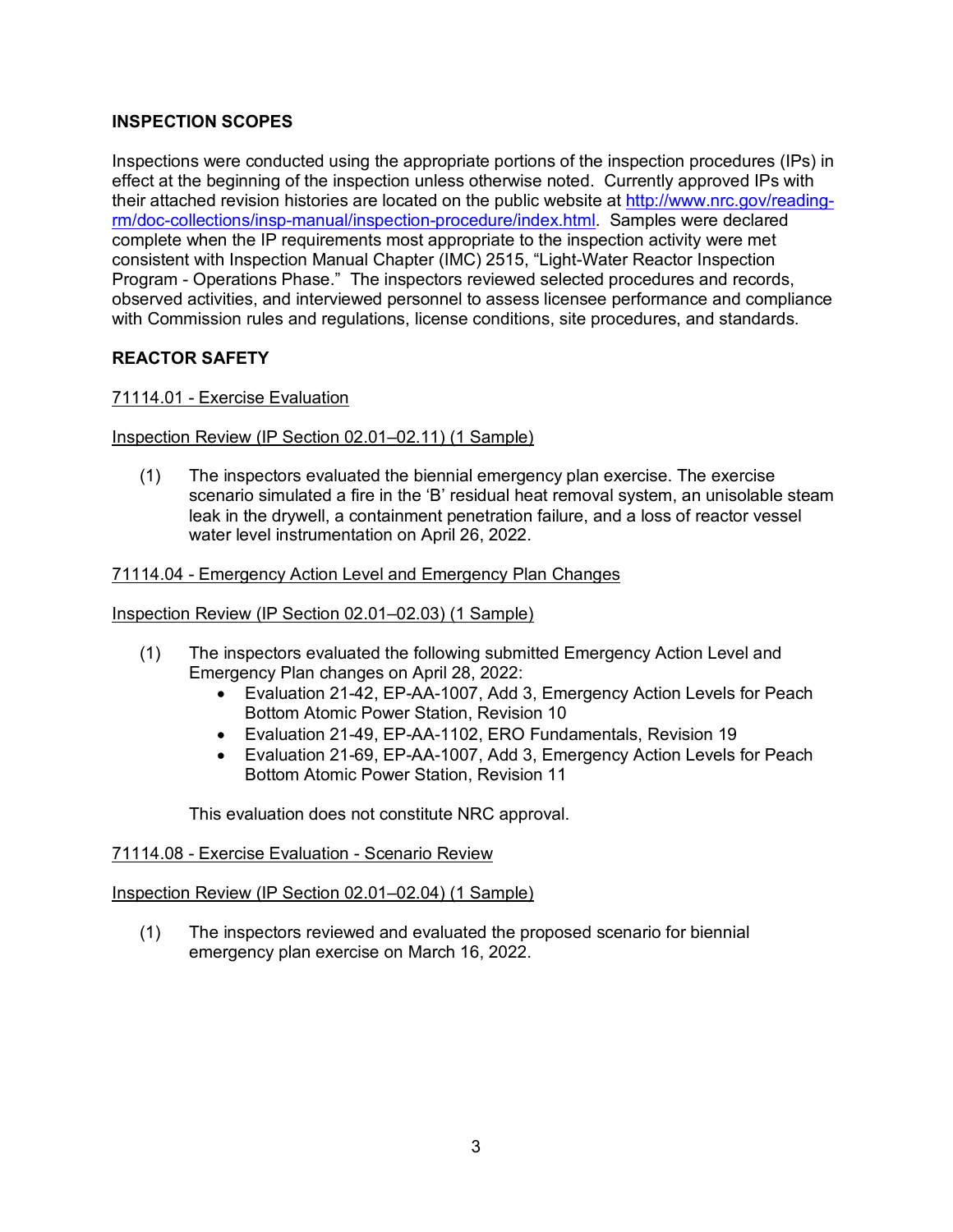# **OTHER ACTIVITIES – BASELINE**

#### 71151 - Performance Indicator Verification

The inspectors verified licensee performance indicators submittals listed below:

EP01: Drill/Exercise Performance (DEP) Sample (IP Section 02.12) (1 Sample)

(1) January 1, 2021 through December 31, 2021

## EP02: Emergency Response Organization (ERO) Drill Participation (IP Section 02.13) (1 Sample)

(1) January 1, 2021 through December 31, 2021

#### EP03: Alert And Notification System (ANS) Reliability Sample (IP Section 02.14) (1 Sample)

(1) January 1, 2021 through December 31, 2021

#### **INSPECTION RESULTS**

No findings were identified.

# **EXIT MEETINGS AND DEBRIEFS**

The inspectors verified no proprietary information was retained or documented in this report.

• On April 29, 2022, the inspectors presented the emergency preparedness biennial exercise inspection results to Mr. Ryan Stiltner, Operations Director, and other members of the licensee staff.